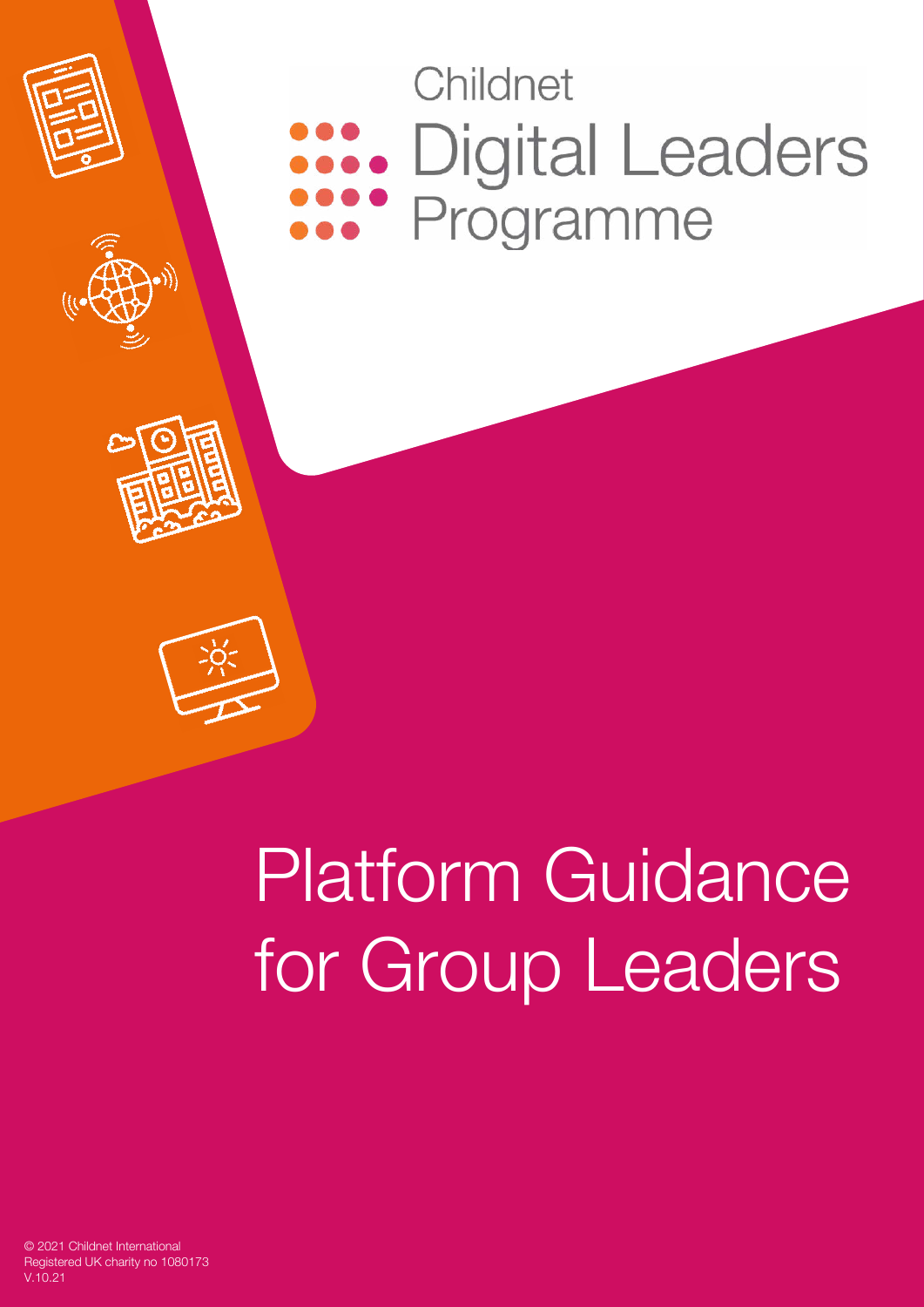#### Primary: [www.primaryleaders.childnet.com](http://www.primaryleaders.childnet.com) Secondary: [www.leaders.childnet.com](http://www.leaders.childnet.com)

fgcghjb

The Childnet Digital Leaders platform provides young people with access to online safety training and a community of Digital Leaders from across the UK and wider.

Please ensure that you are directing your team to the correct platform, depending on whether your setting is to use the primary or secondary platform. The training content differs between the two platforms.

Your setting/group will be set up as a team on your assigned platform and as the educator you will be assigned the role 'Group Leader.'

This document provides platform guidance including:

- Switching to the new platform
- Homepage
- Main menu
- Footer menu
- Updating pupils' information and helping pupils to log in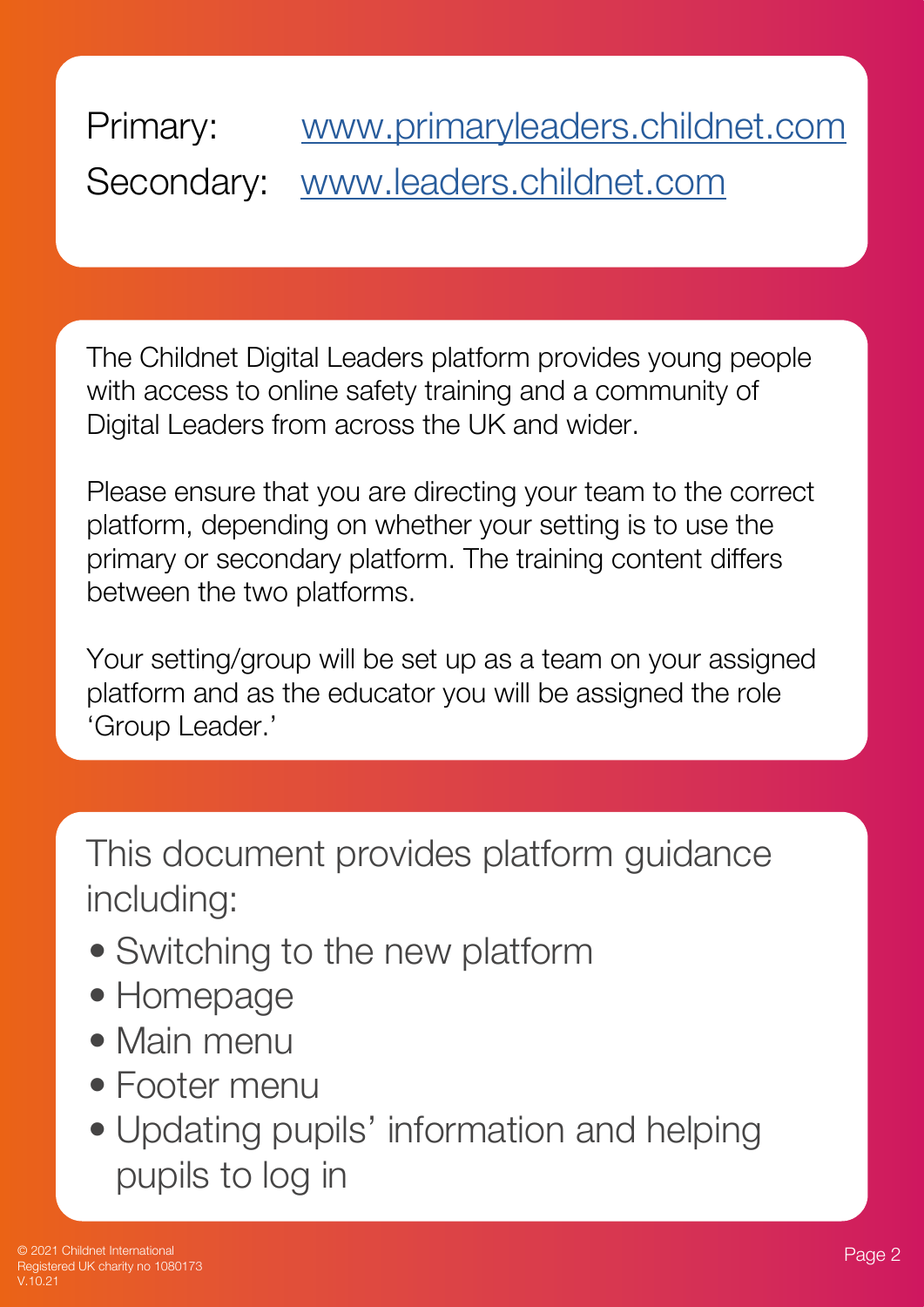#### fgcghjb Switching to the new platform

Logging in as usual to the old platform, you will see the main menu:

Home, Mc Team, Leaderboard, Activities, District Charmions, Community, Industry OSA

- You will now have a 'New Platform' button on the top right of the main menu, to the left of your name.
- Click the 'New Platform' button and this will take you to your profile page. Here you can select 'Switch to new platform version'. This will take you to the homepage on the new platform.

| Switch to new platform version                                                                                        |
|-----------------------------------------------------------------------------------------------------------------------|
| This will switch the platform version for you and your students to the new version.<br>Switch to new platform version |
|                                                                                                                       |

- This 'New Platform' button is only on Group Leaders' profiles.
- Moving to the new platform will also move your team to the new platform. The next time your Digital Leaders log in, they will be taken straight to the new platform. They will also receive the Digital Leaders Legacy badge to show that they had completed some of the training on the old platform.
- Your teams' progress on the old platform is saved and you can take them back to complete the old modules if your would like to.

#### Switching back to the old platform:

- On the new platform, click on your name on the top right of the main menu. This will take you to your profile. Then select 'Switch to old platform version' in the profile menu.
- Click the 'Switch to old platform version' button. This will switch your team back to the old platform.
- Once you are on the old platform, you can follow these steps again and click 'Switch to new platform version' to switch your team back to the new platform.

| Switch to old platform version |                                                                                     |  |
|--------------------------------|-------------------------------------------------------------------------------------|--|
|                                | This will switch the platform version for you and your students to the old version. |  |
|                                |                                                                                     |  |
| Switch to old platform version |                                                                                     |  |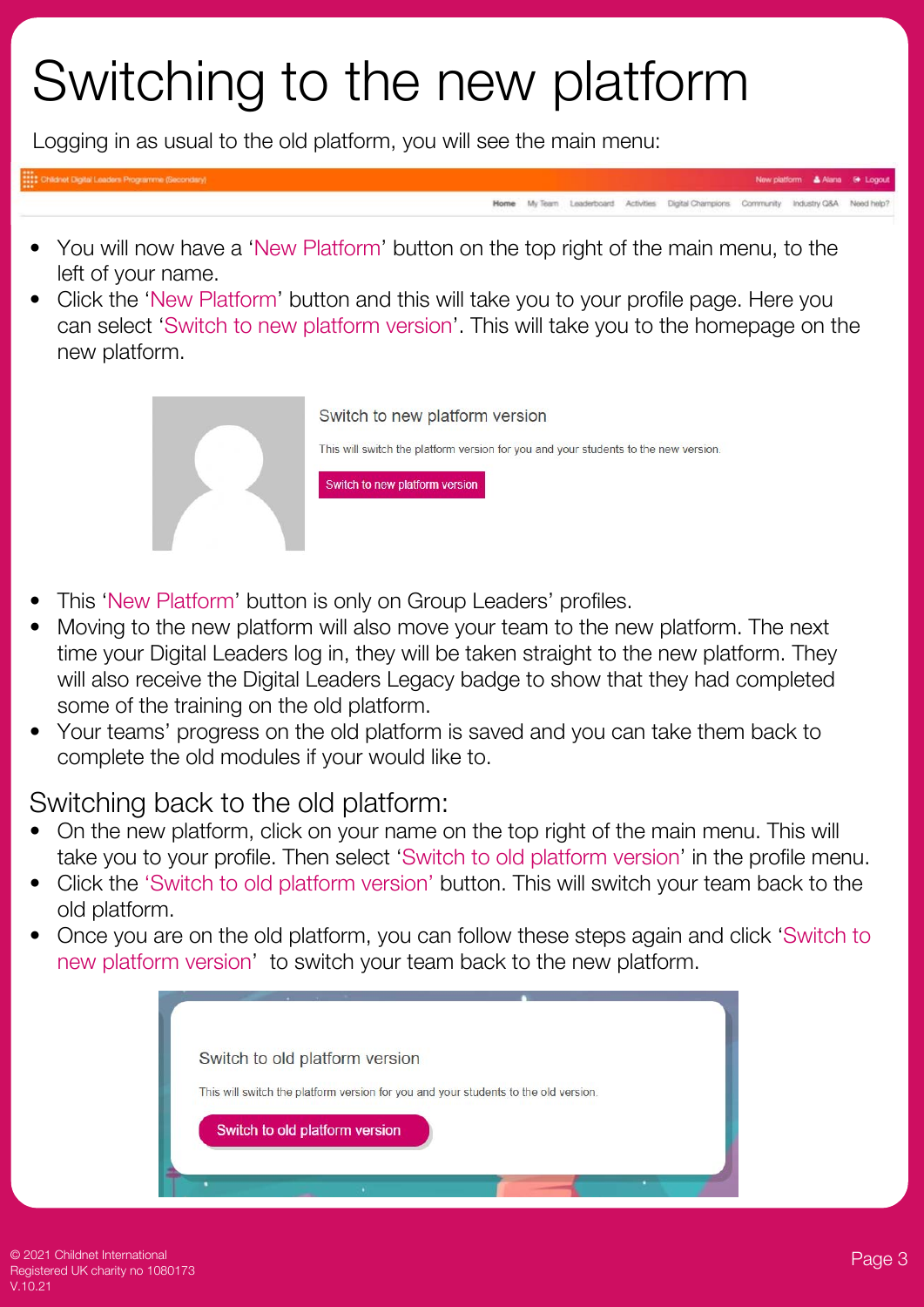### Homepage

Logging into the platform will bring a user to the homepage:



fgcghjb

- The Digital Leader mascot welcomes new users to the home page and encourages pupils to complete the training modules as well as engage in other areas of the training platform. 1
- Surrounding the mascot are buttons to take you to some of the key pages on the platform, including the Activities and Community pages. These pages can also be accessed by the main menu. 2
- In the top right hand bar you can see an overview of how many core modules you have completed (the map icon), your points (xp) and the number of badges you have been awarded (the trophy). 3
- Clicking on your name in the top right will take you to your profile page. Here you can see your platform activity, change your profile picture and choose a background. 4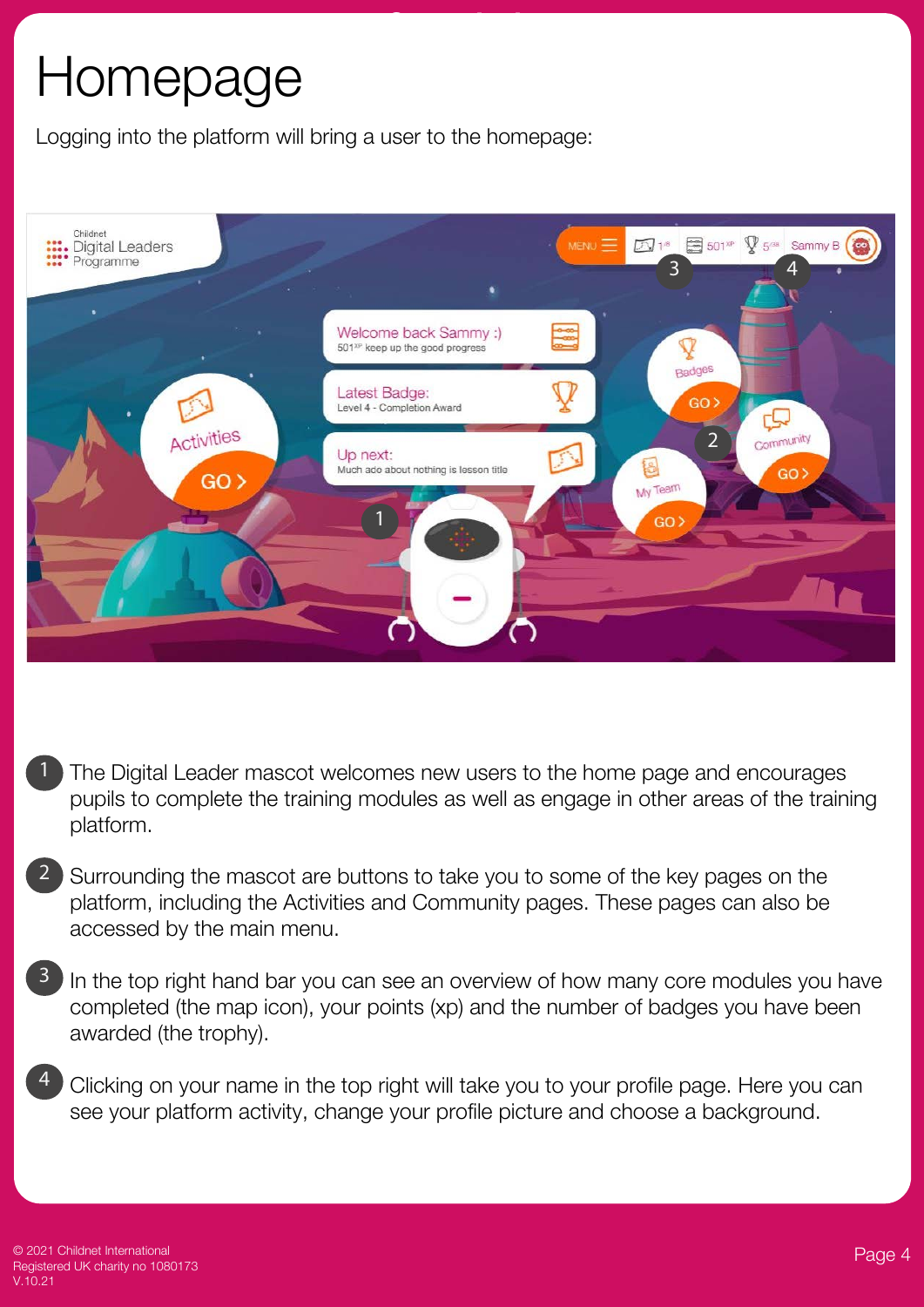fgcghjb Scrolling down below the mascot, you will find:



The latest news area which displays programme updates, Digital Leader opportunities and achievements. 5

A snapshot of the top of the Leaderboard and your team's own Leaderboard. 6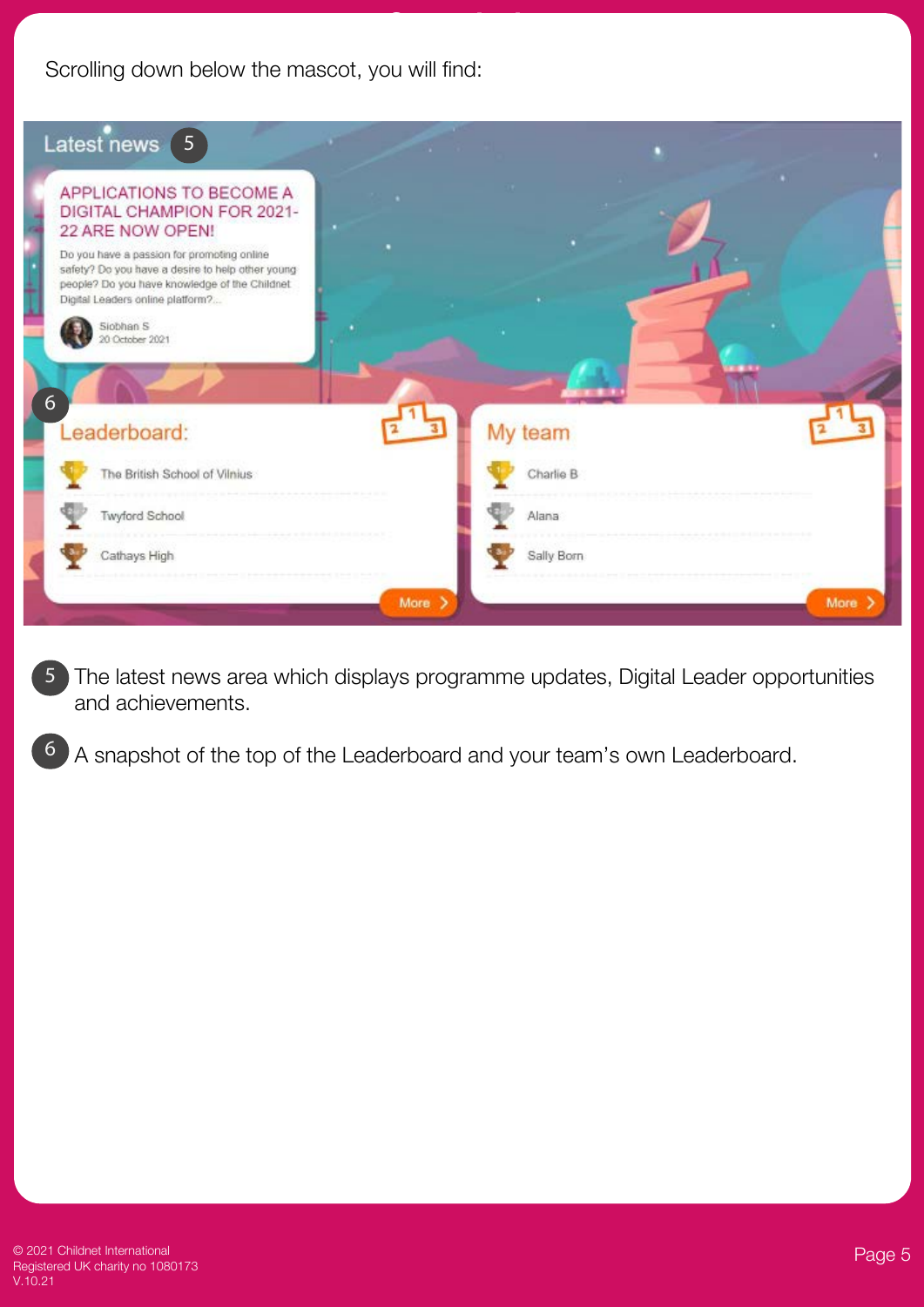## Main menu

Click MENU in the bar on the top right side of the page to open the main menu. Users can access this menu from every page on the platform:

fgcghjb



Home icon: This takes you to the homepage that you can see on the page 4.

Activities: This is the area of the platform where you will find the training modules that your team will be completing.

The next module to complete will have a play symbol:

Modules to complete in the future will have a padlock symbol:



These will need to be unlocked by completing the prior modules. As the Group Leader, you are welcome to work through these modules alongside your team or you may wish to do so before your team to ensure you are familiar with the content.

There are 8 core modules for your team to complete to qualify as Digital Leaders. Bonus modules your team may wish to complete are at the bottom of the page.

Some bonus modules may be locked and only visible for Group Leaders. You can choose to unlock these modules for your team. Any locked bonus modules will have a corresponding Group Leaders Module Guidance document which can be found on the Resources page. We recommend taking a look at the guidance before deciding whether to unlock the module for your team.

Badges: This page provides an overview of the badges you have achieved and the badges you have left to achieve. To achieve these badges, you need to complete modules on the Activities page, contribute to the Community or engage in the programme in other ways.

Leaderboard: This page displays a ranked leaderboard of team points from all of the settings registered on either the primary or secondary platform.

My Team: This page lists all of your team members in a leaderboard. This page is only viewable by your team.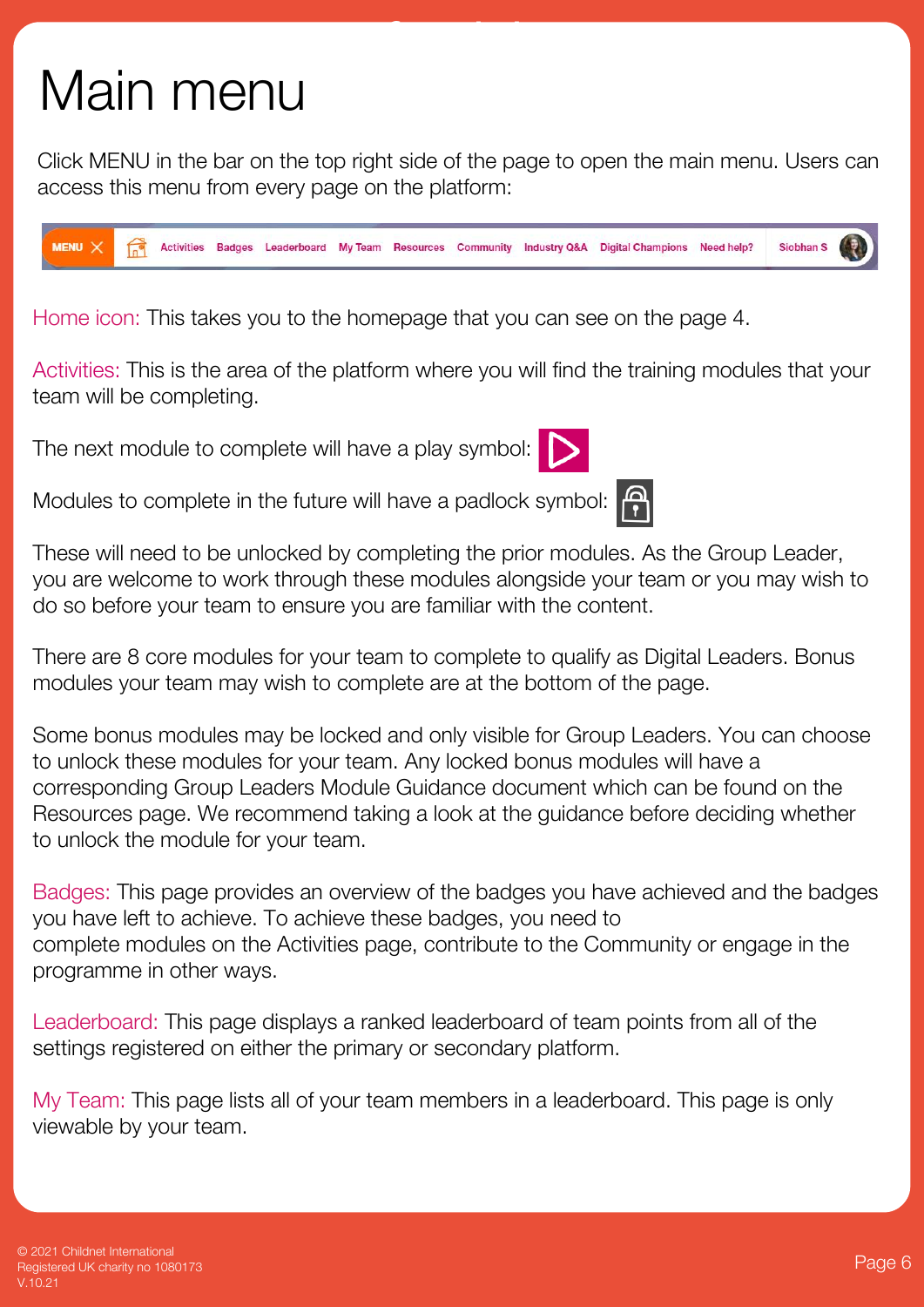Resources (only viewable by Group Leaders): Here you will find resources such as recruitment documentation, consent forms, and module certificates.

Community: The Community is a place to share helpful ideas and knowledge, and to be inspired by other young people. Childnet will monitor the Community and let educators know if we feel young people are not observing the Community Rules, but we do rely on reports from users, so please do familiarise yourself with the reporting features.

Primary Group Leaders can choose whether to activate the Community or not. The Community is activated for all secondary Digital Leaders on the programme by default and cannot be deactivated. The primary and secondary Community pages are separate from one another.

Industry Q&As: An area of the platform featuring videos where professionals from the tech industry answer questions submitted by Digital Leaders.

Digital Champions: This is where you can find out more about our Digital Champions, a select group of qualified secondary Digital Leaders who represent a youth voice in our module development, content creation, events and consultations.

Need help?: This links to a page on our public website which is designed to help Digital Leaders who are feeling upset, worried or concerned. It provides links to helplines.

Your name: This is your Profile page. Here you can look at the record of your platform activity and check your points. You can also change your Profile Photo and change the theme (background). Digital Leaders will unlock themes as they complete modules.

#### Footer menu

Scroll to the bottom of any page to find the footer menu:

#### **Privacy Policy Community Rules Contact Childnet**

Privacy Policy: This explains how we will protect the privacy of young people and their responsibilities to keep their personal information safe.

Community Rules: This explains our behaviour expectations for the Community and also includes advice about how to report, as well as links to further support.

Contact Childnet: Digital Leaders and Group Leaders can contact the Childnet Digital Leaders team directly using this form.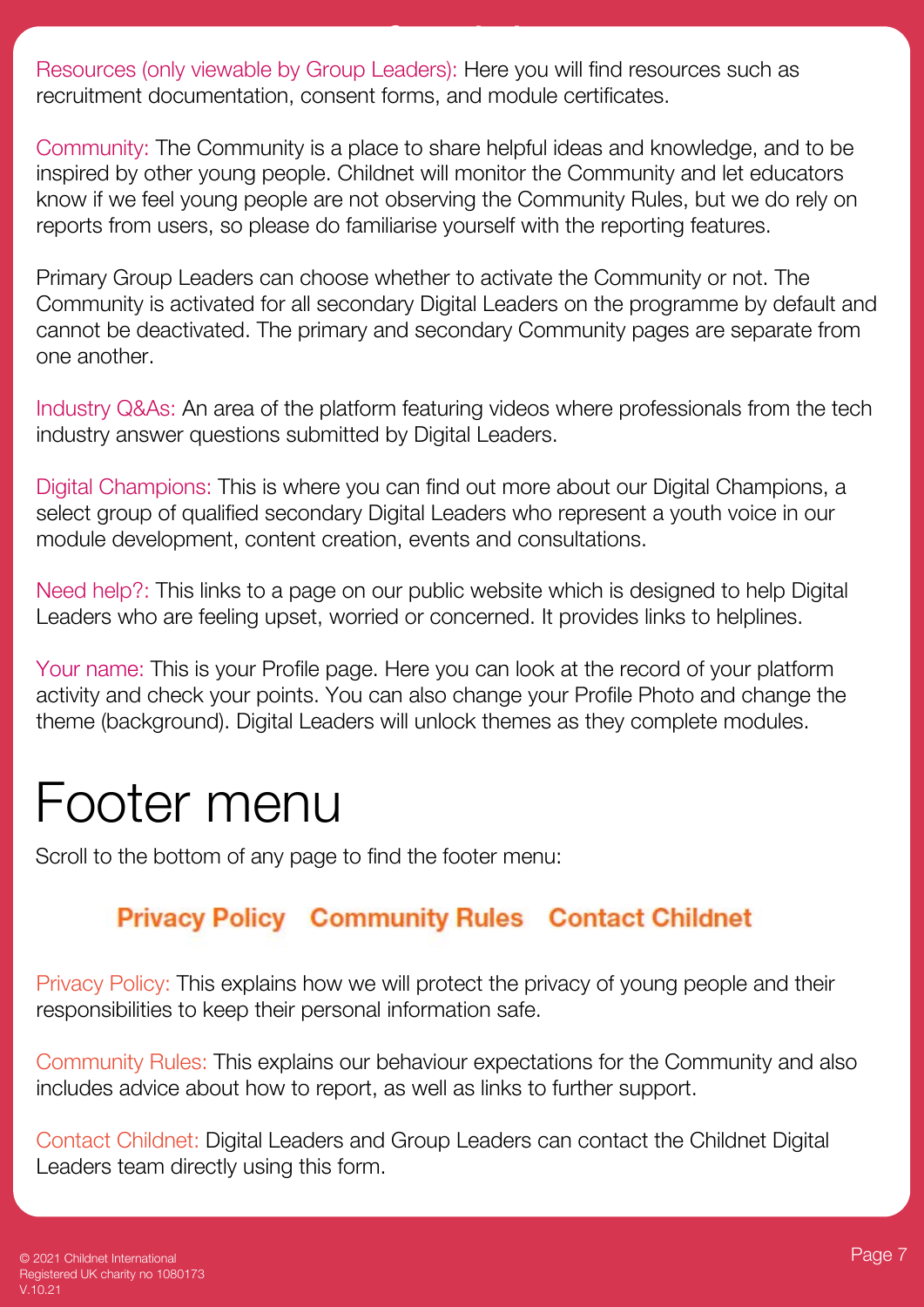### Updating pupils' information and helping pupils to log in

Group Leaders are able to make edits to their pupils' names and email addresses and send password reset links if pupils are struggling to log in to the platform.

An example of the platform homepage for Group Leaders is shown below. The Digital Leader mascot permanently displays the 'Edit students accounts' message on the homepage for Group Leaders.



To access a pupil's profile in order to update their information/help them to log in:

- Click 'Edit students accounts' on the homepage.
- You will then see the name of your school. Click 'List Users' to the right of your school name.

| Groups                  | Actions                                       |
|-------------------------|-----------------------------------------------|
| <b>Childnet Academy</b> | List Users   Export Progress   Export Results |
| Groups                  | Actions                                       |